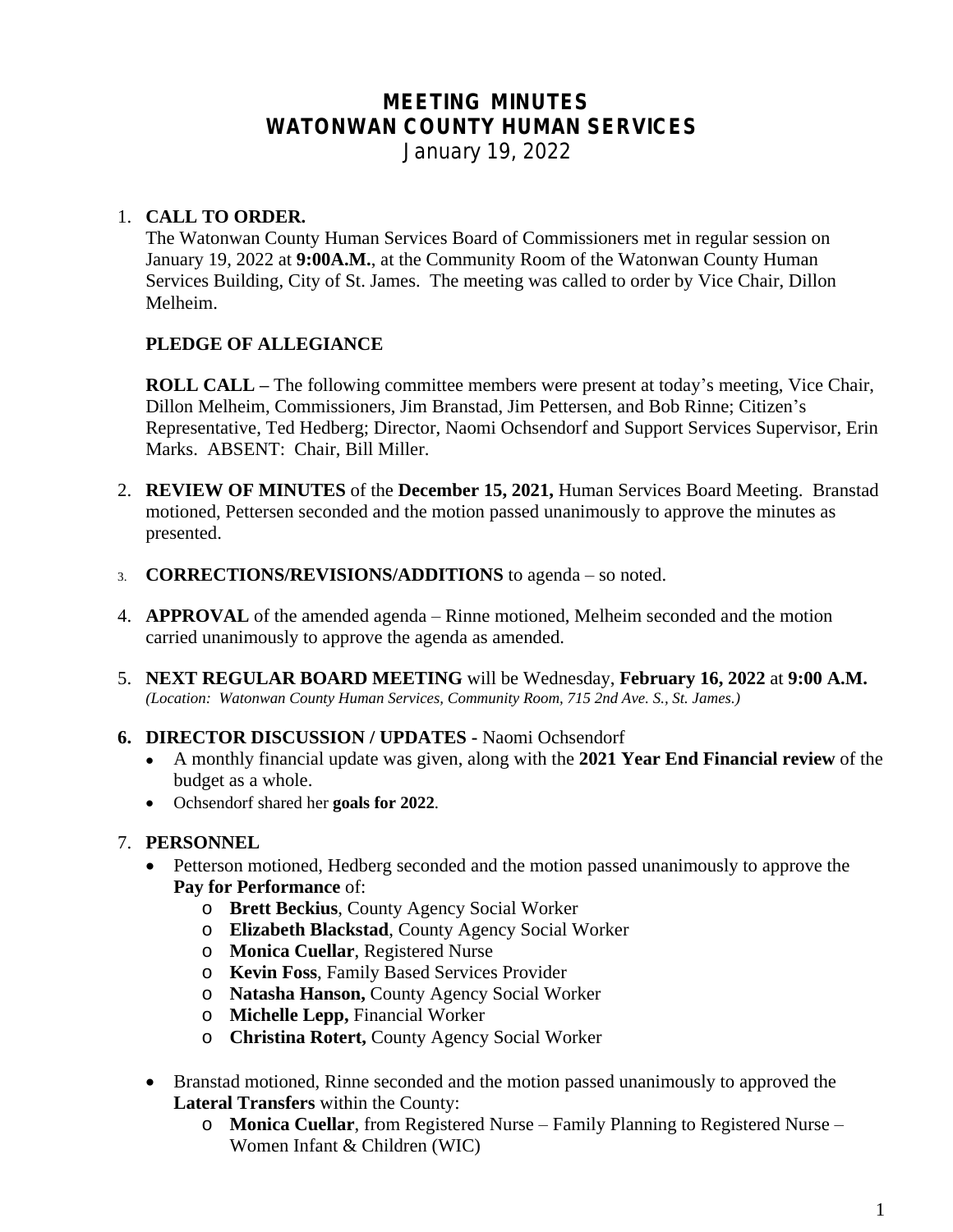o **Karen Oviedo Ortega**, from Public Health Nurse – Immunization and Infection Disease Coordinator (IMM & ID) to Public Health Nurse – Maternal Child Health (MCH)

#### 8. **COMMITTEE and MEETING REPORTS Board:**

- **SCHSAC** (State Community Health Services Advisory Committee) *Melheim* attended the virtual meeting stating COVID-19 updates were given. Commissioner Malcolm was a guest speaker sharing discussions on COVID-19 and the need for its vast information to be kept simple and basic bullet points when presented. Melheim also stated there was breakout sessions on how to gain trust back from the general public when it comes to Public Health.
- **VFC** (Visions for Families and Communities Collaborative) *Hedberg*: **N/A**
- **IMMTRACK** (Immunization Registry Joint Powers Board) *Pettersen*: **N/A**
- **Brown County Evaluation Center** *Rinne* stated that last year's financials were discussed. Financially, they were 1,000 patient days over the original budget for 2021. In the mont of December, Watonwan County had zero (0) patients in the detox center. Watonwan County made up only 2% of the total people in detox for all of 2021.
- **Enterprise North, Inc.** *Pettersen* stated they did well for September through November financials.
- **MRCI** (Managed Resources Connections Inc.) *Miller*: **N/A**
- **CHS** (Community Health Services Advisory Board) *Hedberg*: **N/A**

# **9. STAFF TRAINING / DEVELOPMENT**

- **Board**: N/A
- **Director**: N/A
- **Staff**: N/A

### 10. **MONTHLY FINANCIAL CLAIMS**

- Rinne moved, Branstad seconded and the motion carried unanimously to approve the regular **monthly claims** and the **monthly credit card payments,** as presented
	- Auditor Warrants, in the amount of **\$15,106.63**, paid on **12/23/2021**
	- Auditor Warrants, in the amount of **\$4,818.09**, paid on **12/30/2021**
	- Auditor Warrants, in the amount of **\$6,763.37**, paid on **1/7/2022**
	- SSIS Warrants, in the amount of **\$116,188.30**, paid on **1/20/2022**
	- Commissioner Warrants, in the amount of **\$59,953.30**, paid on **1/25/2022**
	- Monthly Credit Card payments, in the amount of **\$1,741.28**

### 11. **CONTRACTS/AGREEMENTS/POLICY:**

- Branstad moved, Petterson seconded and the motion carried unanimously to approve the **2022 Prairie Lakes Youth Program** contract for youth in secure, non-secure and group home programs.
- Pettersen moved, Hedberg seconded and the motion carried unanimously to approve the **2022 Clinical Supervision** agreement with **Southern MN Behavior Health**.

# 12. **OTHER:**

• Informational Only: